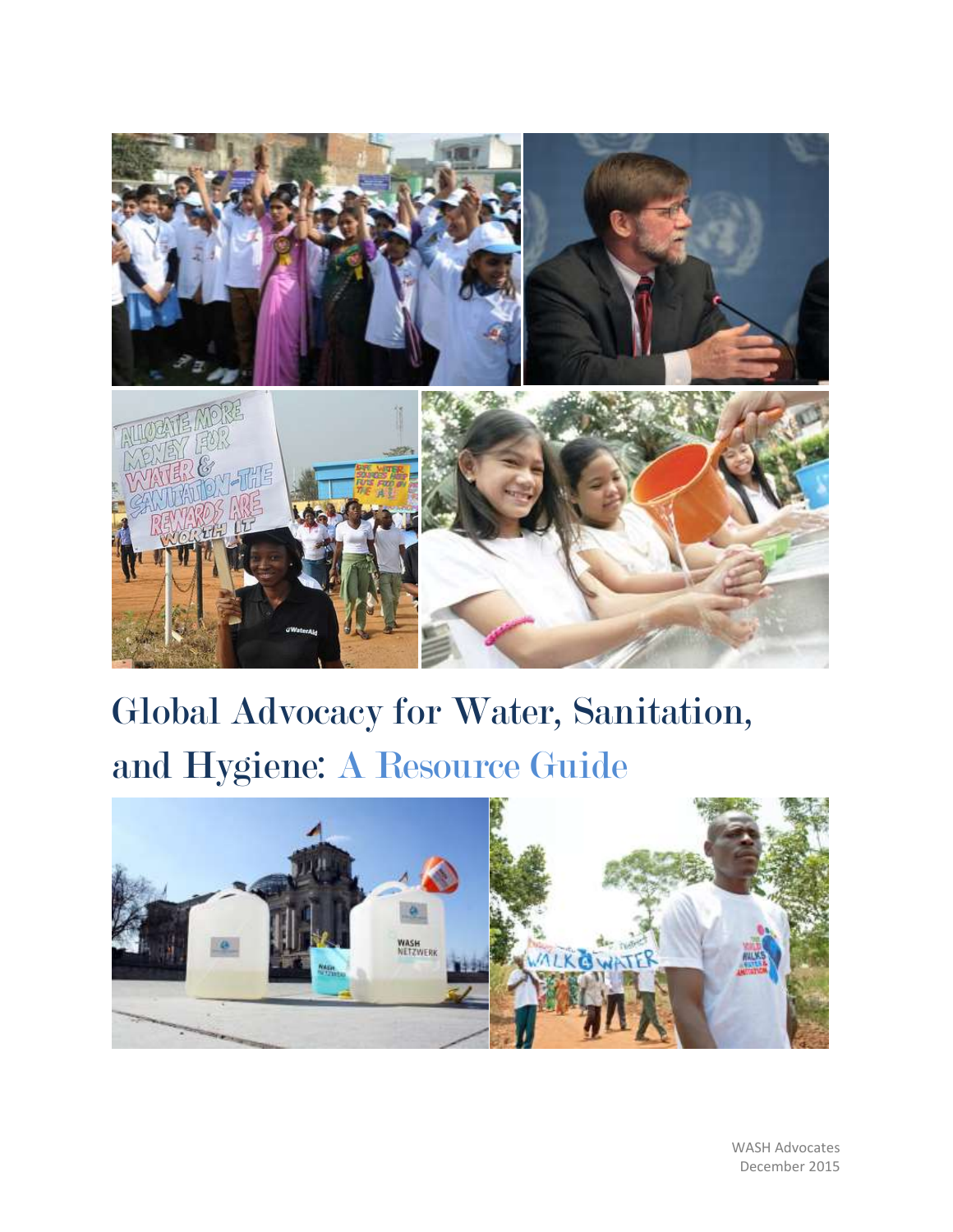In developing countries, improving access to safe drinking water, sanitation, and hygiene (WASH) as standalone efforts or in partnership with other development challenges such as health and education can stimulate development, build economies, and reduce poverty. Although the Millennium Development Goal (MDG) target for safe drinking water was met five years ahead of schedule, data indicates the number of people using safe water supplies is overestimated.<sup>1</sup> Despite the success with water, 2.4 billion people still lacked access to sanitation in 2015, making the sanitation target the most off-track of all the MDGs.<sup>2</sup> The new Sustainable Development Goals (SDGs) will attempt to eliminate these concerns, with the ambition to achieve universal access to safe drinking water, sanitation, and hygiene. $3$ 

Advocacy is defined as "the process of strategically managing and sharing knowledge to change and/or influence policies and practices that affect people's lives."<sup>4</sup> Advocacy continues to evolve and now includes work undertaken by development agencies, civil society groups, and individuals to bring about positive change. This includes raising awareness at the grassroots level and with key influencers, creation or reformation of policies, and encouraging the effective implementation of those policies.<sup>5</sup> Advocacy is essential for effective partnerships, adequate funding, and long-term sustainability of development outcomes, and will be necessary for effective implementation of the SDGs.

This resource guide provides recent reports, manuals, strategies, examples of advocacy efforts, and other resources that cover WASH and global advocacy along with relevant organizations in the WASH advocacy field. This guide can serve as a tool for professionals, implementers, and advocates looking to pursue and promote WASH advocacy efforts.

Acknowledgements: *Kyle Colonna compiled this resource guide, with guidance from and editing by Elynn Walter, Jordan Teague, and Emily Matthews.*

Photo credits: *1) Agence France-Presse (2012); 2) United States Mission Geneva (2011); 3) World Walks for Water and Sanitation (2013); 4) Erwin G. Beleo/Manila Bulletin (2014); 5) WASH Network Berlin (2012); 6) Busoga Trust (2012)*

l

<sup>&</sup>lt;sup>1</sup> UNICEF and World Health Organization. (2015*). Progress on Sanitation and Drinking Water, 2015 Update and MDG Assessment* http://www.wssinfo.org/fileadmin/user\_upload/resources/JMP-Update-report-2015\_English.pdf

<sup>&</sup>lt;sup>2</sup> ibid

<sup>3</sup> United Nations General Assembly Open Working Group on Sustainable Development Goals. (2013). *Open Working Group Proposal for Sustainable Development Goals*, Goal 6: Ensure Availability and Sustainable Management for Water and Sanitation for All. P. 12

<sup>4</sup> Water Supply & Sanitation Collaborative Council. (2013, October 16). WASH Advocacy/Tips & Techniques/What is advocacy? *WSSCC*. Retrieved March 26, 2015.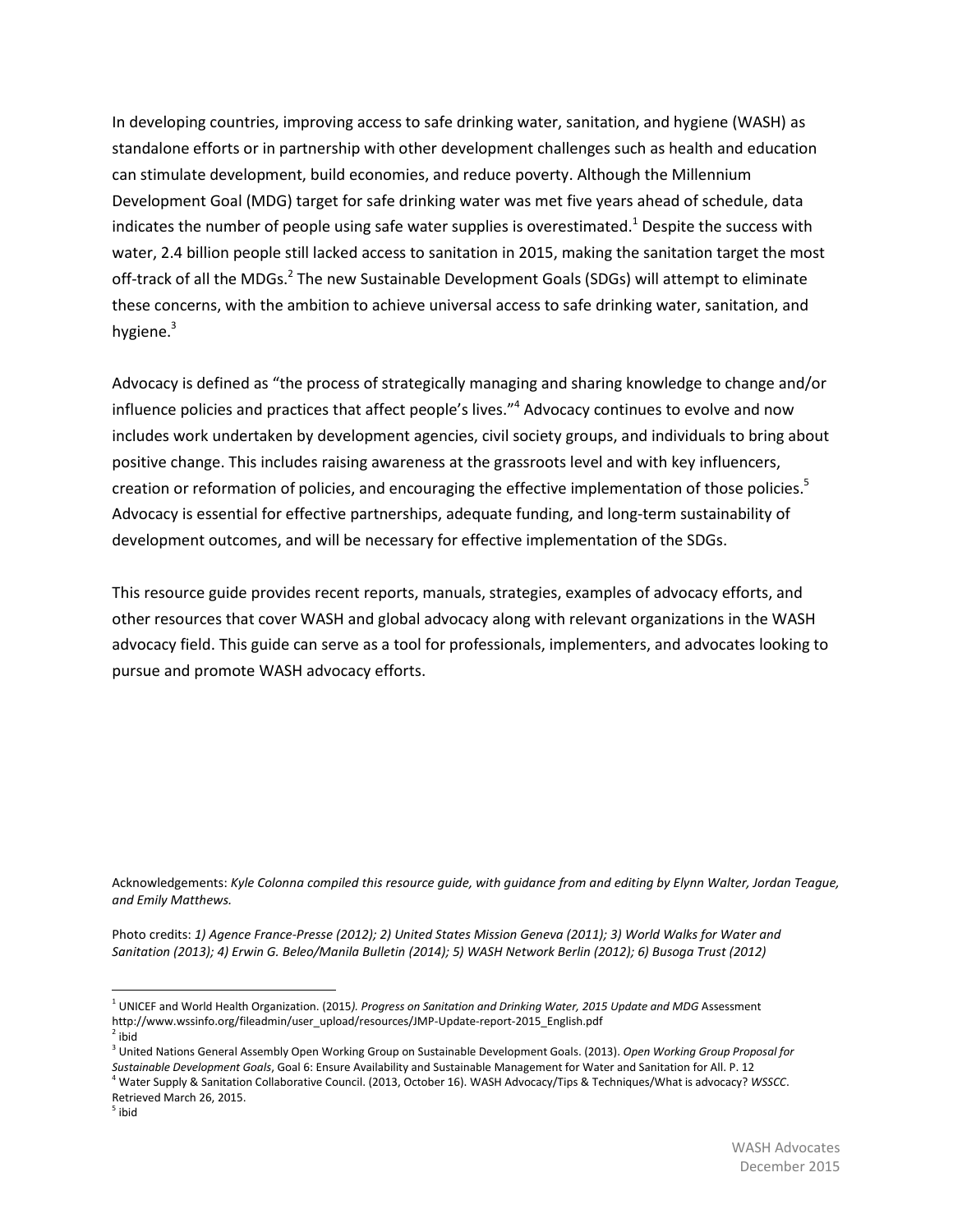## **Global Advocacy for WASH: Reports**

### **[It's No Joke: The State of the World's Toilets 2015](http://www.wateraid.org/~/media/Publications/Its_No_Joke_2015_the_state_of_the_worlds_toilets.pdf?la=en)** *(WaterAid, 2015)*

This report outlines the state of access to sanitation around the world and showcases a path forward to achieving the targets of SDG 6, in particular universal coverage of sanitation. The report emphasizes the importance of access to sanitation for global development and provides next steps in sanitation for national governments and their development partners.

### **[We Can't Wait: A Report on Sanitation and Hygiene for Women and Girls](http://worldtoilet.org/documents/WecantWait.pdf)** *(Unilever Domestos, WaterAid, & WSSCC, 2013)*

This report, released on World Toilet Day 2013, raises awareness of the impact poor sanitation has on women's health, education, and livelihoods around the world. It calls for action from all levels of government, business and civil society to use their voice and influence to change these conditions.

### **[U.S. WASH Advocacy Landscape Report](http://water.issuelab.org/resource/us_wash_advocacy_landscape_report)** *(FSG, 2011)*

This report outlines the analysis of more than 50 interviews with individuals in the WASH sector as well as eight advocacy experts from other sectors. This document contains FSG's perspectives on the state of WASH advocacy, including an assessment of the current situation, goals to drive future WASH advocacy, key gaps, and opportunities for the WASH sector to become more effective in its advocacy work.

### **Global Advocacy for WASH: Manuals**

### **[Stronger Health Advocates, Greater Health Impacts: A workbook for policy advocacy strategy](http://www.path.org/publications/files/ER_app_workshop_workbook.pdf)  [development](http://www.path.org/publications/files/ER_app_workshop_workbook.pdf)** *(PATH, 2014)*

This workbook guides the reader through the 10 parts of a policy advocacy strategy. The workbook includes worksheets, tools, and guidance to assist the reader in developing a high-impact, outcomeoriented policy advocacy strategy. The workbook is part of the *Stronger Health Advocates, Greater Health Impacts* tool series.

### **[ACF International Advocacy Toolkit](http://www.actioncontrelafaim.org/sites/default/files/publications/fichiers/acf-advocacy-toolkit_june_2013.pdf)** *(ACF International, 2013)*

This toolkit can assist in planning, implementing, and monitoring advocacy strategies. It provides key questions for reflection and discussion, basic advocacy pointers, tools, and examples of ACF International's advocacy work. While meant specifically for ACF International staff, this resource is useful in developing advocacy strategies, especially with multi-sectoral efforts.

### **[Engagement and Advocacy for Better WASH Governance](http://www.wateraid.org/~/media/Publications/Engagement-and-advocacy-for-better-WASH-governance.pdf)** *(WaterAid, 2011)*

Based on the experience of WaterAid and the Freshwater Action Network (FAN)'s Governance and Transparency Fund program, this handbook provides tools, methods and approaches that are effective for successful engagement with governments and other key stakeholders to achieve good governance. It aims to present valuable lessons, offer advice on how to use the tools – or information on where training and advice can be found – as well as present case studies to illustrate the points being made.

### **[Networks and WASH Governance Advocacy](http://www.wateraid.org/~/media/Publications/Networks-and-WASH-governance-advocacy.pdf)** *(WaterAid, 2011)*

This handbook looks at WaterAid and FAN's Governance and Transparency Fund program's experience on the role of civil society networks in delivering better governance, better policies, and better services.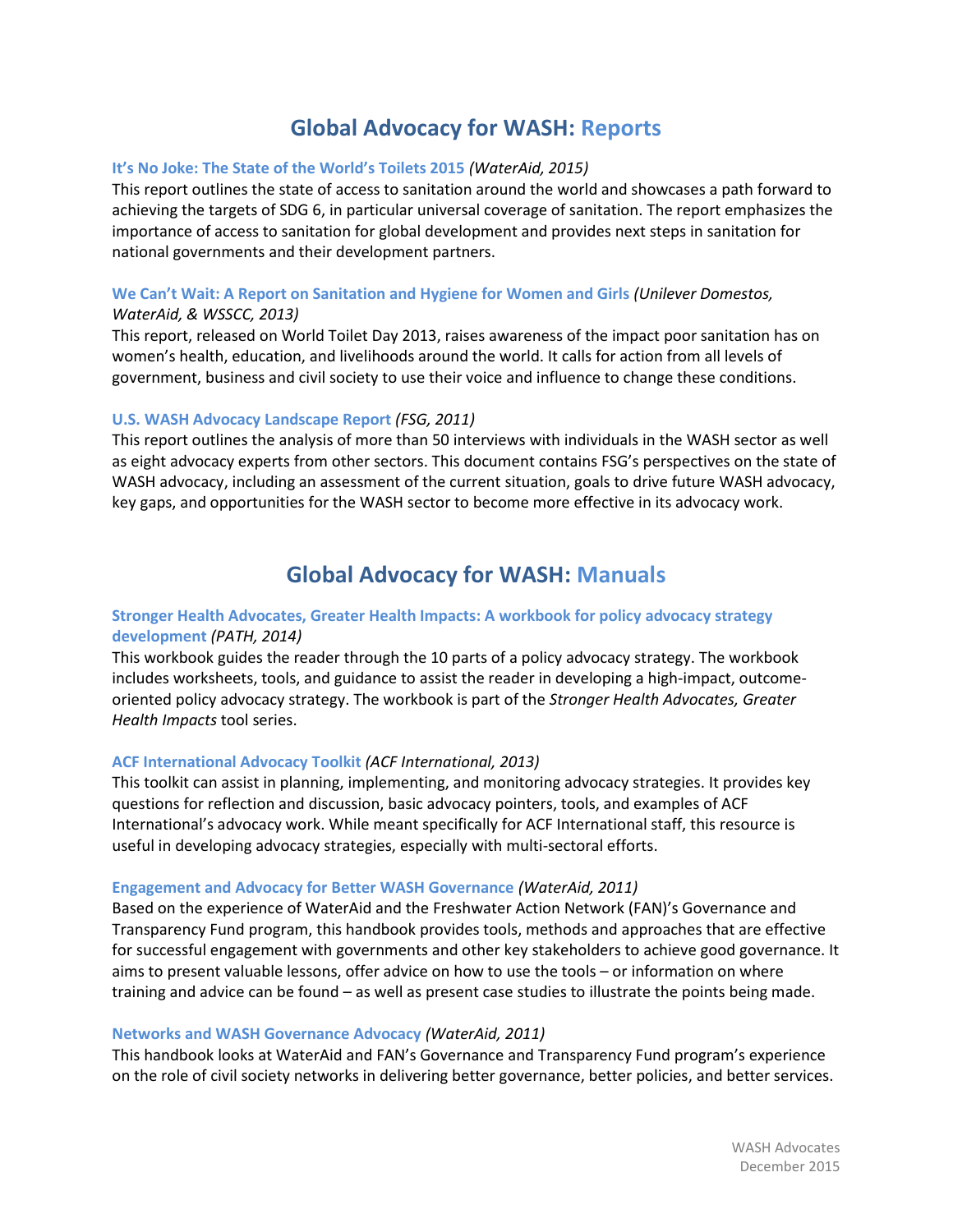Drawing on the program's experience and using case studies to illustrate issues, it identifies what works well and how problems can be avoided or minimized.

### **[Advocacy Communications: A Handbook for ANEW Members](http://www.freshwateraction.net/content/advocacy-communications-handbook-anew-members)** and **[Policy Advocacy: A Handbook for](http://www.freshwateraction.net/sites/freshwateraction.net/files/ANEW_advocacy_training_manual.pdf)  [ANEW Members](http://www.freshwateraction.net/sites/freshwateraction.net/files/ANEW_advocacy_training_manual.pdf)** *(ANEW, 2010)*

These resources aim to build the capacity of African Civil Society Network on Water and Sanitation (ANEW) members to engage effectively in decision‐making processes at the national, regional, and international levels. These manuals provide useful tools, methods, and case studies to teach and strengthen skills in WASH advocacy and policymaking.

### **[Advocacy Toolkit](http://www.unicef.org/evaluation/files/Advocacy_Toolkit.pdf)** *(UNICEF, 2010)*

The Advocacy Toolkit stems from UNICEF's history of advocating, protecting, and supporting children's and women's rights. The toolkit systematizes and coordinates both internal and external advocacy expertise, and showcases a few unique approaches. The toolkit provides a set of practical tools to help UNICEF staff and partners in the development and management of their advocacy work. This toolkit is not focused only on WASH but is a general resource to help guide and improve advocacy skills.

### **[Budget Advocacy for the Water and Sanitation Sector in Nepal: A Primer for Civil Society](http://www.wateraid.org/~/media/Publications/water-sanitation-civil-society-organisation-nepal.pdf)**

### **[Organisations](http://www.wateraid.org/~/media/Publications/water-sanitation-civil-society-organisation-nepal.pdf)** *(WaterAid, 2010)*

This publication, a primer on budget, sets out to address this knowledge gap. It aims to equip civil society advocates, who help the poor and marginalized to demand both the rights of and access to water and sanitation, with skills in understanding the underlying principles, processes and the scope of budgeting from formulation to the auditing phase. To that end, it is produced as a compendium of practical tools that teach how to do a basic budget analysis, how to interpret the numbers, and when and how to be engaged in the four phases of the budget cycle in Nepal.

### **[Advocacy and Campaigning Course Toolkit](http://www.intrac.org/data/files/resources/629/INTRAC-Advocacy-and-Campaigning-Toolkit.pdf)** *(INTRAC, 2008)*

This toolkit is appropriate for those who are new to the field of advocacy and for people with some experience of advocacy and campaigning who want to reflect on how to increase their impact or discover different advocacy and campaigning strategies. It provides a combination of theoretical inputs and practical exercises that will enable participants to develop their skills and understanding. This toolkit is not focused only on WASH but is a general resource to help improve advocacy skills.

### **[Norwegian Church Aid Sourcebook: Advocacy for Safe Freshwater and Sanitation](https://www.kirkensnodhjelp.no/contentassets/c1403acd5da84d39a120090004899173/2008/advocacy-for-water.pdf)** *(NCA, 2008)*

This publication presents advice, perspectives, and case studies about advocacy for safe freshwater and sanitation. The first section of the document introduces advocacy and the dimensions of the planning framework surrounding it. The following sections distinguish between advocacy issues at local, national, and internal levels.

### **[The Advocacy Sourcebook](http://waterwiki.net/index.php?title=The_Advocacy_Sourcebook_-_WaterAid)** *(WaterAid, 2007)*

The Advocacy Sourcebook is a resource for anyone who wants to systematically and effectively understand, plan, and carry out advocacy work. Throughout, WaterAid provides concrete examples of advocacy work in practice to inform and demonstrate what effective advocacy looks like.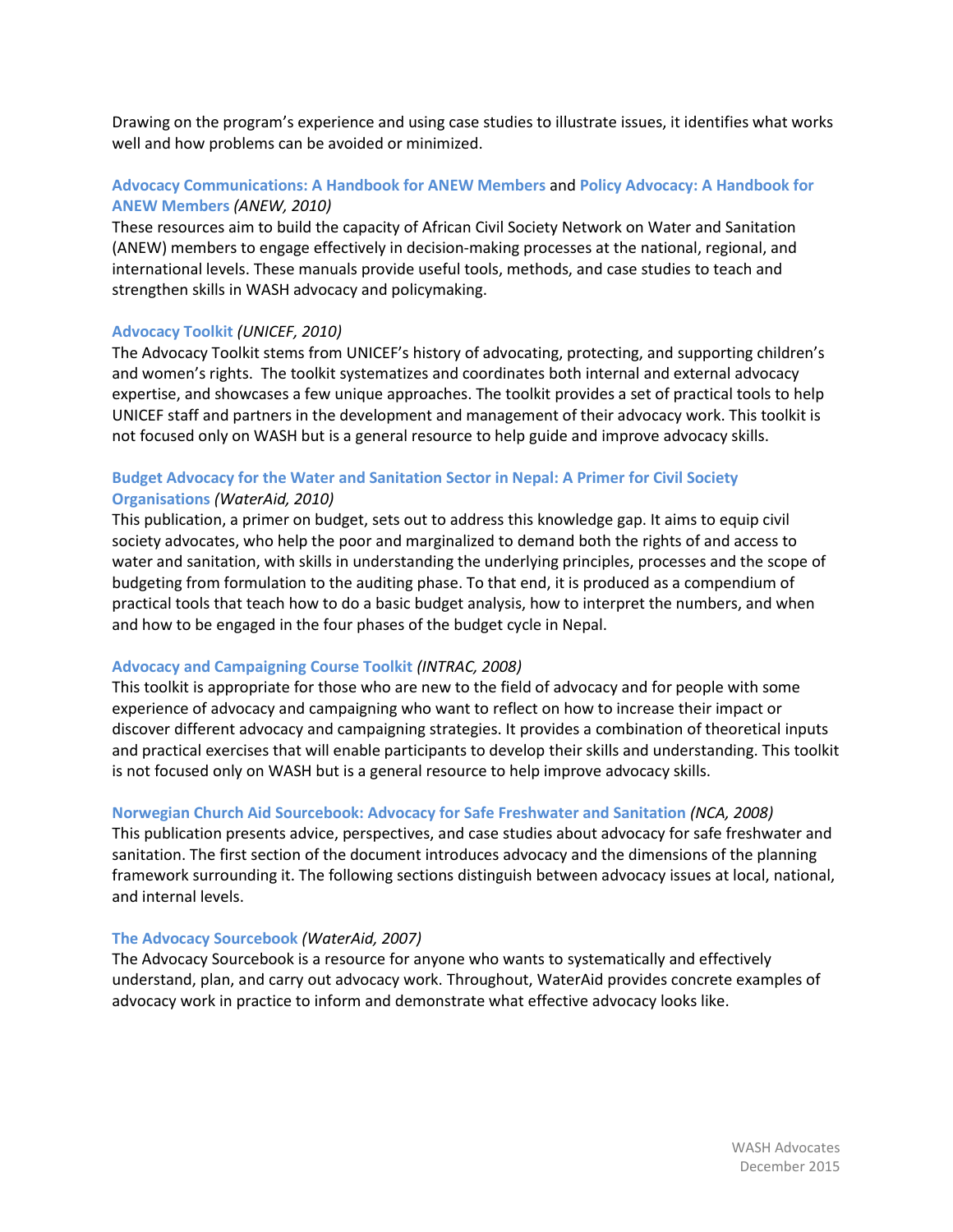# **Global Advocacy for WASH: Resources for Advocacy Days**

### **[World Water Day 2014 Advocacy Guide](http://www.unwater.org/fileadmin/user_upload/worldwaterday2014/documents/WWD2014_Advocacy_Guide_WEB.pdf)** *(UN Water, 2014)*

The guide has three aims: to promote learning, action and sharing. The theme for World Water Day in 2014 was Water and Energy. This guide encourages communication, advocacy, and action focused on the theme. As the theme changes yearly, you can find updated advocacy resources for World Water Day from the UN [here.](http://www.unwater.org/worldwaterday/tools/all/en/)

### **[Citizens' Juries: World Toilet Day, November 19 2013](http://www.endwaterpoverty.org/sites/endwaterpoverty.org/files/1708_End%20Water%20Poverty_CJ%20Toolkit%20ENGLISH%20FINAL.pdf)** *(Keep Your Promises on Sanitation and Water, 2013)*

This resource provides guidance, examples, and tools to hold citizens' juries, which are aimed at holding politicians to account on promises they have made to improve water and sanitation access. The resource includes information on how to hold a citizens' jury, who to invite, and how to promote the event including press release templates.

### **[Toilet Trek](http://www.unicef.org/toilets4all/)** *(UNICEF, 2013)*

A "quest for safe, clean toilets," this short computer game provides sanitation information and statistics while playing. In the game, the user must collect toilet paper while dodging enemies and obstacles akin to health, safety, access, dignity and economic concerns.

### **[Raising Even More Clean Hands: Advancing, Health, Learning and Equity through WASH in Schools](http://www.unicef.org/wash/schools/files/Raising_Even_More_Clean_Hands_Web_17_October_2012%281%29.pdf)** *(UNICEF, 2012)*

This publication supports advocacy for WASH in Schools in countries or regions where these programs are most needed. In particular, it equips WASH in Schools advocates with information and tools to secure commitments and mobilize action from governments and other stakeholders. All relevant advocacy materials, including a set of posters, can be found online.

### **[Know Your Toilet](http://water.org/toiletday/fieldguide/)** *(Water.org, 2012)*

This is a collection of colorful images of different toilets and how they can keep you healthy, make you sick, create compost, and more. Each image has a unique toilet with its own definition, benefits, and drawbacks.

### **Global Advocacy for WASH: Additional Resources**

### **[Global Health Briefing Book for the 114](http://ghbb.globalhealth.org/GHBBfull.pdf)th Congress** *(GHC, 2014)*

The Global Health Council, in collaboration with the global health advocacy community, created this briefing book as a resource to demonstrate the impact U.S. investments have made around the world. The purpose of this book is to provide important resources to intensify and expand Congress' engagement in global health in the future. One of the briefs presented in the book focuses specifically on WASH. Other briefs include reference to WASH as well.

### **[Greater Investment in Water, Sanitation and Hygiene is Key to the Fight Against Undernutrition](http://www.susana.org/_resources/documents/default/3-2131-7-1421231666.pdf)** *(ACF International, 2014)*

This resource explains the links between WASH interventions and undernutrition and the important role the WASH sector has to play within a strategy to combat undernutrition. It also provides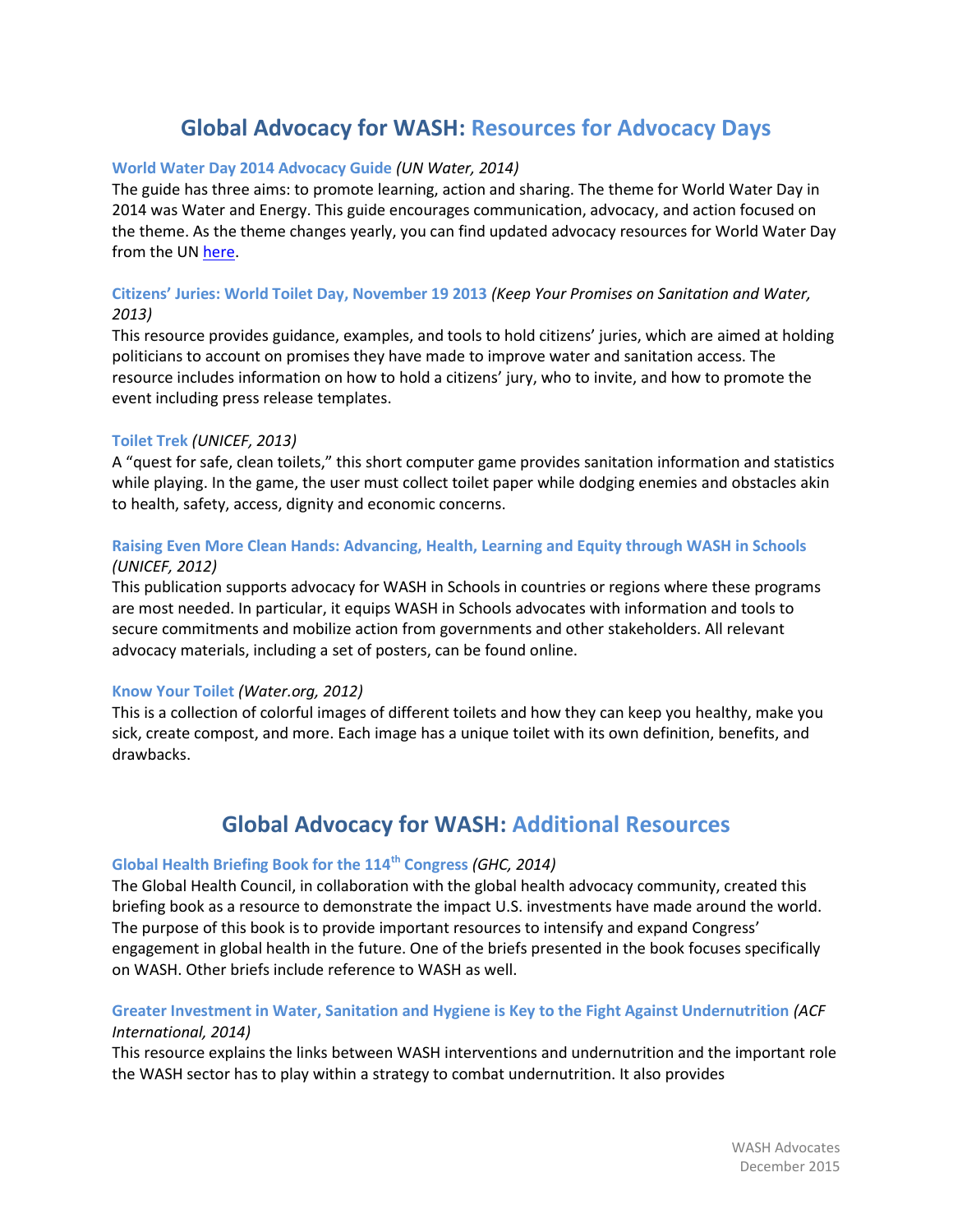recommendations to overcome the low priority and funding the WASH sector obtains within national and international nutrition programs.

### **[WASH, Food Security and the Environment: Making the Links](http://www.washplus.org/sites/default/files/wash_foodsecurity-keene.pdf)** *(CARE, 2011)*

This discussion paper aims to summarize the primary linkages between food security and water, based on relevant data. The paper can be used to foster discussions among practitioner communities that often operate in silos, and create common messaging, joint program implementation, policy positions, and advocacy actions.

### **[Advocacy for Sanitation: A Brief Guide](http://www.sswm.info/sites/default/files/reference_attachments/UN%20WATER%202009%20Advocacy%20Leaflet.pdf)** *(UN Water, 2009)*

This advocacy guide was developed to inform and support implementing organizations in planning and conducting advocacy activities for sanitation in their country or region.

### **[WASH Case Study Series: Ethiopia](http://www.gwp.org/Global/ToolBox/Case%20Studies/Africa/Ethiopia.%20WASH%20Movement%20for%20better%20sanitation%20and%20hygiene%20%28%23335%29.pdf)** *(WSSCC, 2008)*

This particular case study has a focus on advocacy and social mobilization as part of a combination of factors that have led to the success of the WASH movement in Ethiopia. Sanitation and hygiene related diseases are among the most common deadly diseases in Ethiopia, so the WASH movement focuses on political and social commitments to water, sanitation and hygiene.

### **[Advocacy and Communications: A Rough Guide](https://www.wsp.org/sites/wsp.org/files/workshop2advocacy.pdf)** *(WSP, 2007)*

This collection of slides was created for an East Asia Sanitation conference in 2007. It provides key concepts and techniques for WASH advocacy and provides answers for commonly asked questions.

| Campaign or Day               | Date/Time Frame | <b>Coordinating Organization</b>                  |
|-------------------------------|-----------------|---------------------------------------------------|
| <b>Global Handwashing Day</b> | October 15      | Global Public Private Partnership for Handwashing |
| <b>Keep Your Promises</b>     | Ongoing         | <b>End Water Poverty</b>                          |
| Menstravaganza                | Month of May    | <b>WASH United</b>                                |
| <b>Menstrual Hygiene Day</b>  | <b>May 28</b>   | <b>WASH United</b>                                |
| <b>WASH Pledge at the</b>     | Ongoing         | World Business Council for Sustainable            |
| Workplace                     |                 | Development                                       |
| <b>Water Action Month</b>     | March           | <b>End Water Poverty</b>                          |
| <b>World Toilet Day</b>       | November 19     | UN-Water and the World Toilet Organization        |
| <b>World Water Day</b>        | March 22        | UN-Water                                          |

### **WASH and Global Advocacy: Campaigns and Advocacy Days**

### **WASH and Global Advocacy: Organizations and Coalitions**

**[1,000 Days:](http://www.thousanddays.org/resources/water-sanitation-hygiene/)** Thousand Days is an organization that promotes targeted action and investment to improve maternal and child nutrition and health often through improved water, sanitation and hygiene to avoid malnutrition.

**[African Civil Society Network on Water and Sanitation \(ANEW\)](http://www.freshwateraction.net/content/african-civil-society-network-water-and-sanitation-anew)**: A regional networking body of African civil society organizations (CSOs) that strengthen cooperation and promote discussion. ANEW advocates and campaigns for access to safe drinking water for all, favorable WASH policies, interventions and legislative frameworks, and the prioritization of WASH in national planning and monitoring. ANEW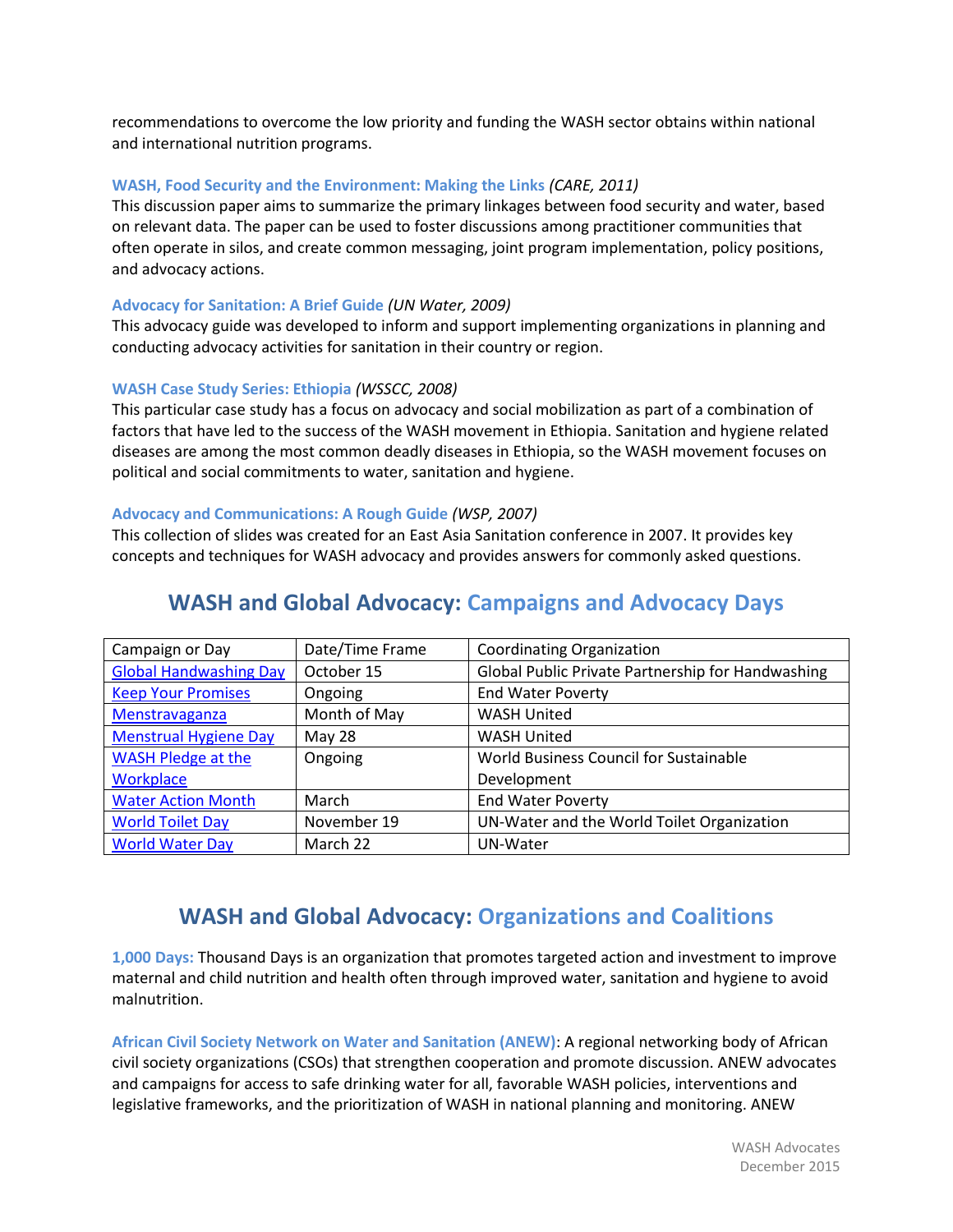provides global news, training manuals, and capacity building resources in an effort to bolster WASH advocacy in Africa.

**[Bill & Melinda Gates Foundation:](http://www.gatesfoundation.org/What-We-Do/Global-Development/Water-Sanitation-and-Hygiene)** A multi-billion dollar foundation that works to improve the policy and regulatory environment for sanitation through partnerships with all levels of governments, multilateral organizations, community-based nongovernmental organizations, service providers, and others. The Foundation has supported and continues to support advocacy for a variety of development issues including WASH in developing countries.

**[CARE:](http://www.care.org/work/advocacy)** Works closely with Congress to support and develop legislation that addresses the underlying causes of poverty. The CARE Action Network (CAN), comprised of over 200,000 advocates across the U.S., is a group of CARE supporters working to educate our nation's leaders about issues of global poverty. Additionally, they work closely in developing countries with women to help change community norms like handwashing, as well provide women the opportunity to make decisions about water and sanitation in their communities.

**[Catholic Relief Services](http://www.crs.org/public-policy/) (CRS):** Complements its humanitarian and development work with policy analysis and advocacy to address the root causes of poverty, conflict and marginalization, often through WASH efforts.

**[Centers for Disease Control and Prevention](http://www.cdc.gov/healthywater/global/policy.html) (CDC):** A U.S. public health agency that works to advocate for and promote WASH practices by providing evidence and research that can inform policy and advocacy documents.

**[Charity: water](http://www.charitywater.org/about/mission.php)**: A non-profit organization that is very active in U.S. grassroots advocacy raising awareness of the global water challenge and solutions. Their mission is to bring safe drinking water to people in developing countries.

**[Coalition of Non-Governmental Organisations in Water and Sanitation \(CONIWAS\)](https://coniwas.wordpress.com/about/)**: Is a nationwide umbrella agency in Ghana that partners with stakeholders to promote policy making, and remove barriers and improve access to water, sanitation and hygiene. CONIWAS fosters collaboration among sector players for influencing policy advocacy, while also promoting citizen engagement and communication on social media and with local, regional, and national newspapers.

**[End Water Poverty \(EWP\):](http://www.endwaterpoverty.org/about-ewp)** Members of this coalition develop advocacy and campaign strategies, coordinate task teams to deliver on objectives, and produce campaign materials and resources to help end the water and sanitation crisis. EWP has various advocacy campaigns such as "Keep Your Promises," which asks for governments to keep promises made to ensure everyone has access to water and sanitation, and "World Walks for Water and Sanitation," which occurs on World Water Day.

**[Fresh Water Action Network \(FAN\)](http://www.freshwateraction.net/content/about-us-0)**: Formerly, a global network of people influencing WASH policy, practice, and advocacy around the world. The global FAN umbrella is currently going through transition but regional and country-specific WASH networks in Latin America, Africa and Asia remain active. Each network is composed of civil society networks and seeks to influence stakeholders in their respective geographic areas.

**[Fresh Water Action Network Central America \(FANCA\)](http://www.iied-al.org.ar/fanas/objetivos.html)**: A network of organizations in Central America that seeks to engage local and national stakeholders in the development of safe water, sanitation, and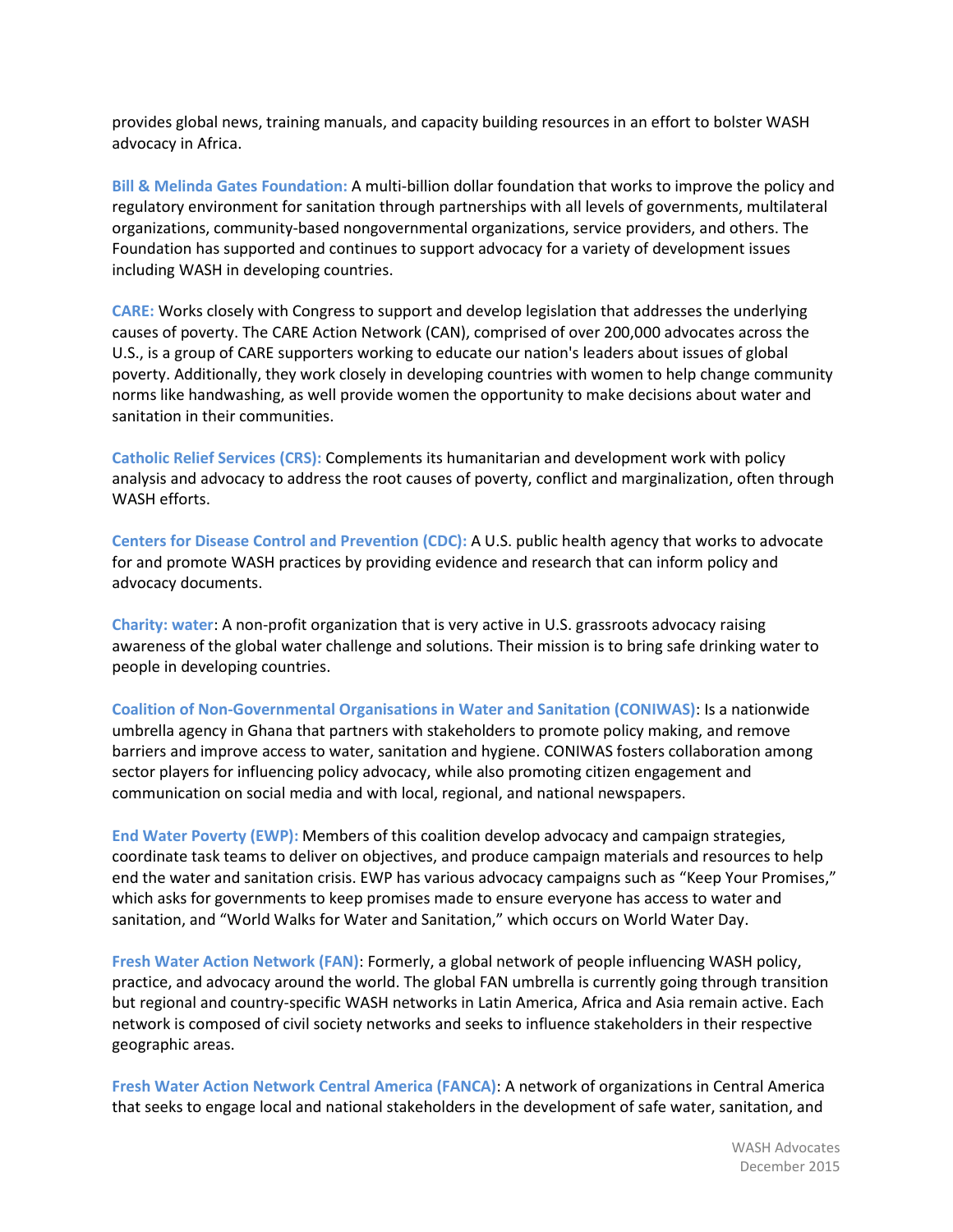hygiene policies. FANCA promotes advocacy for WASH issues through an exchange of experiences, training of employees and communities, dissemination of information, and promoting awareness activities.

**[Fresh Water Action Network Mexico \(FANMex\)](http://www.fanmexico.net/es/content/misi%C3%B3n-visi%C3%B3n-objetivos-y-principios)**: A network of civil society organizations (CSOs) in Mexico that works to improve access to safe water, sanitation, and hygiene and strengthen local capacities. FANMex promotes advocacy for WASH issues by exchanging and disseminating information, holding capacity building workshops, and training and engaging local communities.

**[Fresh Water Action Network South America \(FANAS\)](http://www.iied-al.org.ar/fanas/objetivos.html)**: A network of CSOs in South America that provides support for safe water, sanitation, and hygiene initiatives. FANAS promotes advocacy for WASH issues through capacity building, training and engagement of communities, communicating with governments, utilizing a comprehensive communications strategy, and bringing together representatives from various different organizations for WASH themed forums and conferences.

**[Fresh Water Action Network South Asia \(FANSA\)](http://www.freshwateraction.net/content/about-fansa)**: An organization that aims to strengthen the engagement of CSOs in policymaking and development initiatives for safe water, sanitation, and hygiene in the South Asia region. FANSA promotes advocacy for WASH issues by holding conferences, supporting awareness events, distributing newsletters, launching campaigns, and utilizing social media.

**[FSG:](http://www.fsg.org/OurApproach/Overview.aspx)** Founded on the belief that stepping back to reimagine social change can lead to utilization of existing resources and relationships and achieve far greater social progress. They provide numerous materials connecting WASH and advocacy.

**[Global Health Council \(GHC\):](http://globalhealth.org/about-us/mission-and-vision/)** A membership organization supporting and connecting advocates, implementers, and stakeholders around global health priorities worldwide. GHC provides useful tools, initiatives, and information regarding WASH issues.

**[Global Network for NTDs:](http://www.globalnetwork.org/about)** Works to mitigate the amount of people, especially children that suffer from neglected tropical diseases through raising awareness and political will.

**[The Global Poverty Project:](http://www.globalpovertyproject.com/about-us/)** Is an international education and advocacy organization working to end extreme poverty by 2030. One of their six themes for policy campaigning is water and sanitation.

**[H20 for Life:](http://www.h2oforlifeschools.org/index.php/resources/advocacy)** An organization that educates, engages, and inspires youth to learn, take action, and become global citizens. H20 for Life recognizes that advocacy is an important part of providing long-term solutions for the global water crisis and calls on youth to write a letter to their local, state, and national politicians in the United States.

**[Health/WASH Network](http://www.defeatdd.org/resources/healthwash-network)**: The Network is a consortium of international development, child health and WASH organizations that work together through joint events and collaborative messaging to reduce child deaths and improve WASH around the world.

**[India Sanitation Coalition:](http://indiasanitationcoalition.org/index.html)** The Coalition brings organizations and individuals together to find sustainable solutions for sanitation through a platform for corporates, civil society groups, government, financial institutions, media, donors/ bilaterals/ multilaterals, experts etc. Several of the task forces are devoted to advocacy and government collaboration.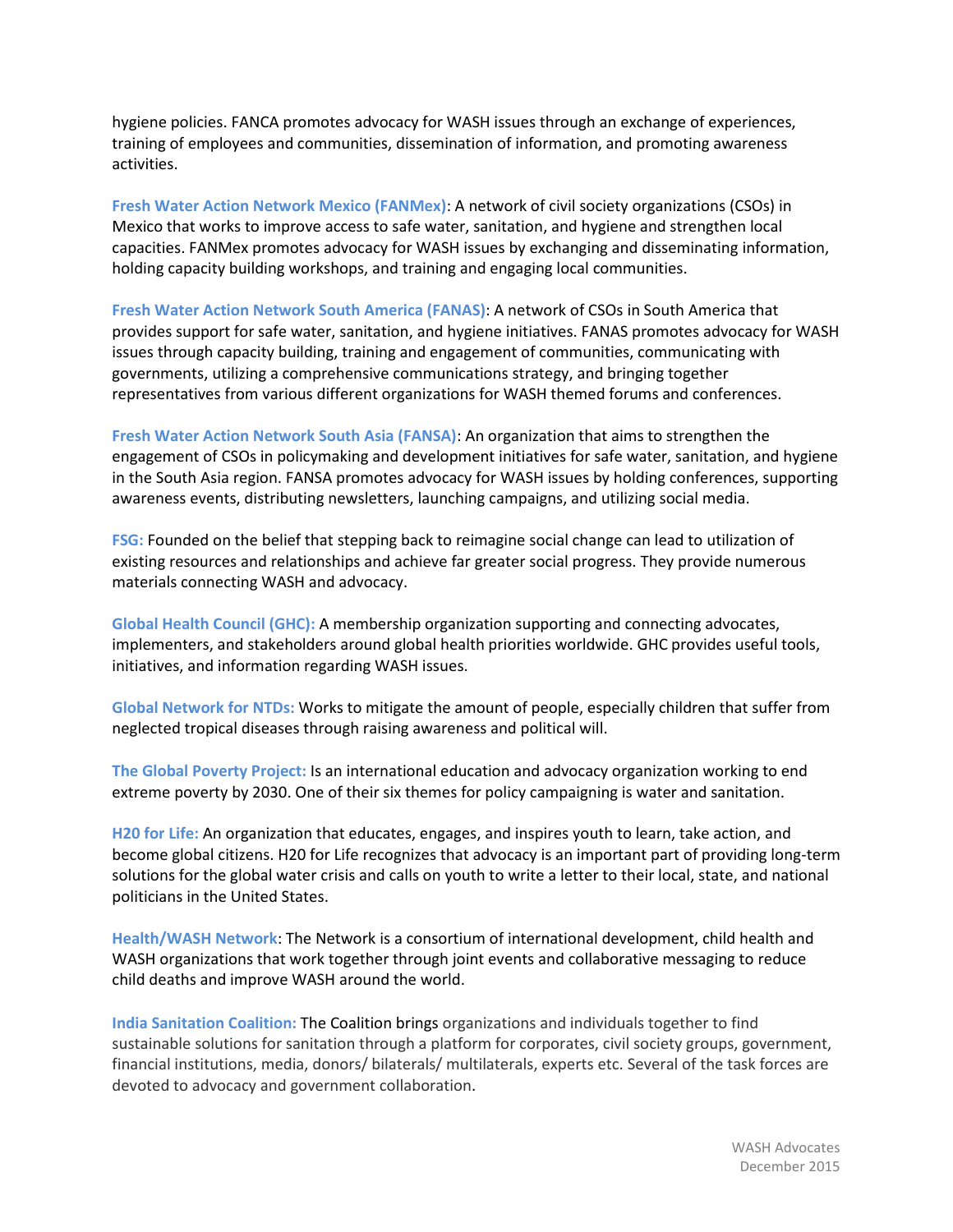**[Integrated Regional Support Program \(IRSP\)](http://irsp.org.pk/about-2/)**: A Pakistani multi-sector development organization focusing on integrated approaches for sustainable solutions. IRSP has released informative articles to educate the public on WASH issues as well as advertisements. IRSP has also promoted engagement by empowering local communities to achieve development goals.

**[InterAction](http://www.interaction.org/work/advocacy)**: A U.S. based international alliance whose mission is to alleviate extreme poverty and who emphasizes sustainable long-term change, community engagement, and global partnerships. InterAction is a renowned policy advocate for international humanitarian relief and long-term development programs to address associated issues, including WASH issues. InterAction recognizes that solving WASH issues is crucial for development.

**[IRC:](http://www.ircwash.org/topics/irc-whole-system-approach)** This Dutch organization has facilitated the sharing, promotion, and use of knowledge for other organizations, governments, and professionals to utilize to better improve and support WASH service delivery. IRC uses applied research to advocate with developing country governments for changes in policies and increases in budgets.

**[Kenya Water and Sanitation CSOs Network \(KEWASNET\)](http://www.kewasnet.org/index.php/layout/our-place-our-role)**: A national membership organization of CSOs in the WASH sector in Kenya. KEWASNET works on sustainable national advocacy programs, raises awareness through education, and encourages collaboration to resolve WASH issues.

**[Living Water International:](http://www.water.cc/dosomething)** A faith-based organization that helps communities acquire desperately needed clean water, and experience "living water." The organization provides many advocacy opportunities to engage the community and partner with Living Water International.

**[Lutheran World Relief](http://programs.lwr.org/latinamerica/colombia/wateraccess) (LWR):** A non-profit organization that works with local partners to provide lasting solutions to poverty, injustice and human suffering. They provide community management and advocacy for improving access to safe water and basic sanitation in many countries including Colombia and Honduras.

**[Millennium Water Alliance](http://www.mwawater.org.php53-6.dfw1-2.websitetestlink.com/advocacy/wash-the-big-picture/) (MWA):** A membership organization that offers sustainable solutions to the global WASH crisis through advocacy, shared knowledge, and collaborative programming.

**[Norwegian Church Aid \(NCA\):](https://www.kirkensnodhjelp.no/en/about-nca/)** An ecumenical diaconal organization for global justice, the NCA provides emergency assistance in disasters and works for long-term development in local communities. In order to address the root causes of poverty, the NCA advocates for just decisions by public authorities, and business and religious leaders.

**[Oxfam:](https://www.oxfam.org/en/offices)** Takes a rights-based approach to development, humanitarian, and campaign work. Oxfam has numerous international advocacy offices around the globe and provides a database of reports and papers on their advocacy efforts. The international organization performs lobbying work, raises awareness, and provides sustainable strategies to encourage support and funding for combating WASH issues in communities around the world.

**[PATH:](http://www.path.org/)** An international non-profit organization that focuses on many areas including WASH and diarrheal disease. PATH works hand-in-hand with health advocates and organizations to identify advocacy priorities and policy solutions, design strategies, and generate policy and funding changes to more effectively achieve health outcomes.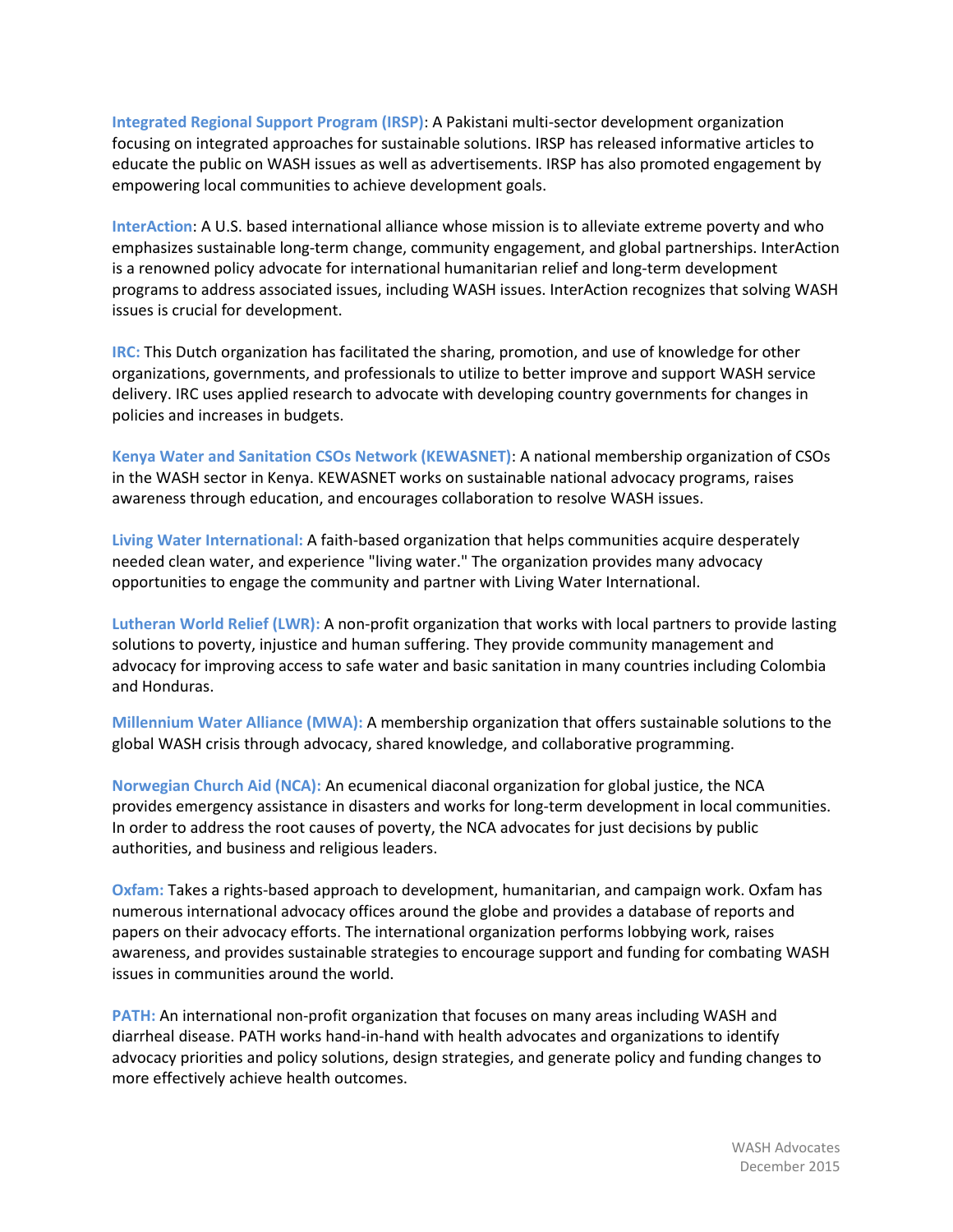**[PepsiCo:](http://www.pepsico.com/Purpose/Environmental-Sustainability/Water)** Recognizes that the health of democratic societies depends on citizens being responsibly engaged in the political process. PepsiCo has a wide range of partners and has helped deliver safe water to over 3 million people by supporting sustainable projects and strategies.

**[Sanitation and Water for All](http://sanitationandwaterforall.org/) (SWA):** SWA is a global partnership of over 90 developing countries governments, donors, civil society organizations and other development partners that work to promote political leadership and action for access to safe water and proper sanitation.

**[Simavi:](http://simavi.org/thinking/advocacy/)** Simavi is an NGO based in The Netherlands focused on improving the conditions of marginalized communities in Africa and Asia. Advocacy is an integral part of Simavi's Theory of Change and involves holding local, regional and national governments accountable, advocating for budget, policy or legal changes and engaging in international networks together with partners.

**[SNV World:](http://www.snvworld.org/en/regions/world/our-work/services/evidence-based-advocacy)** SNV joins forces with governments, the private sector, and civil society to enrich national and international policy debates. SNV utilizes a wide range of tools including knowledge networking, evidence-based advocacy, and value chain development in many countries including Benin, Ghana, Tanzania, and Nepal.

**[Tearfund:](http://tilz.tearfund.org/en/resources/policy_and_research/water_and_sanitation/)** Tearfund is a faith-based poverty alleviation organization focused on a broad range of development challenges including WASH. Through advocacy efforts, they campaign in the UK and across the world for just policies that will support people in poverty.

**[Tanzania Water and Sanitation Network \(TAWASANET\)](http://www.tawasanet.or.tz/about.php?p=129)**: A national network of CSOs that coordinates and strengthens WASH efforts in Tanzania and fill the gaps of the national body that coordinate and strengthen the voices of multiple WASH CSOs. They provide a forum for collaboration and knowledge exchange as well as contribute to the development and implementation of sector policies, strategies, standards and guidelines in the water and sanitation sector.

**[Uganda Water and Sanitation NGO Network \(UWASNET\)](http://www.uwasnet.org/Elgg/objectives-and-mandate/)**: A national umbrella organization for CSOs that helps the Ugandan government alleviate poverty by promoting universal access to safe water, sanitation, and hygiene. UWASNET provides training, sends newsletters, holds conferences, promotes awareness of the WASH issue, and is active on social media. UWASNET mobilizes its members and communities to establish a platform of collective thinking on water, sanitation, and hygiene issues at all levels and influences policy decision making with the Ugandan government on WASH.

**[UNICEF](http://www.unicef.org/wash/index_43084.html)**: UNICEF focuses on water, sanitation and hygiene with a concentration in contributing to the realization of children's rights to survival and development through the promotion of the sector and national programs. UNICEF has been and continues to be an active advocate for diverse WASH issues including WASH in Schools.

**[UN-Water](http://www.unicef.org/wash/index_43084.html)**: UN-Water is responsible for coordinating all United Nations awareness campaigns on water and sanitation including World Water Day and World Toilet Day.

**[WASH Alliance](http://www.washalliance.nl/) International**: Is a global consortium of over 100 organizations that aims to increase sustainable access to and use of safe water and sanitation services. One advocacy objective is to strengthen civil society actors to jointly and individually better respond to the needs of the communities and influence decision-making on WASH service delivery.